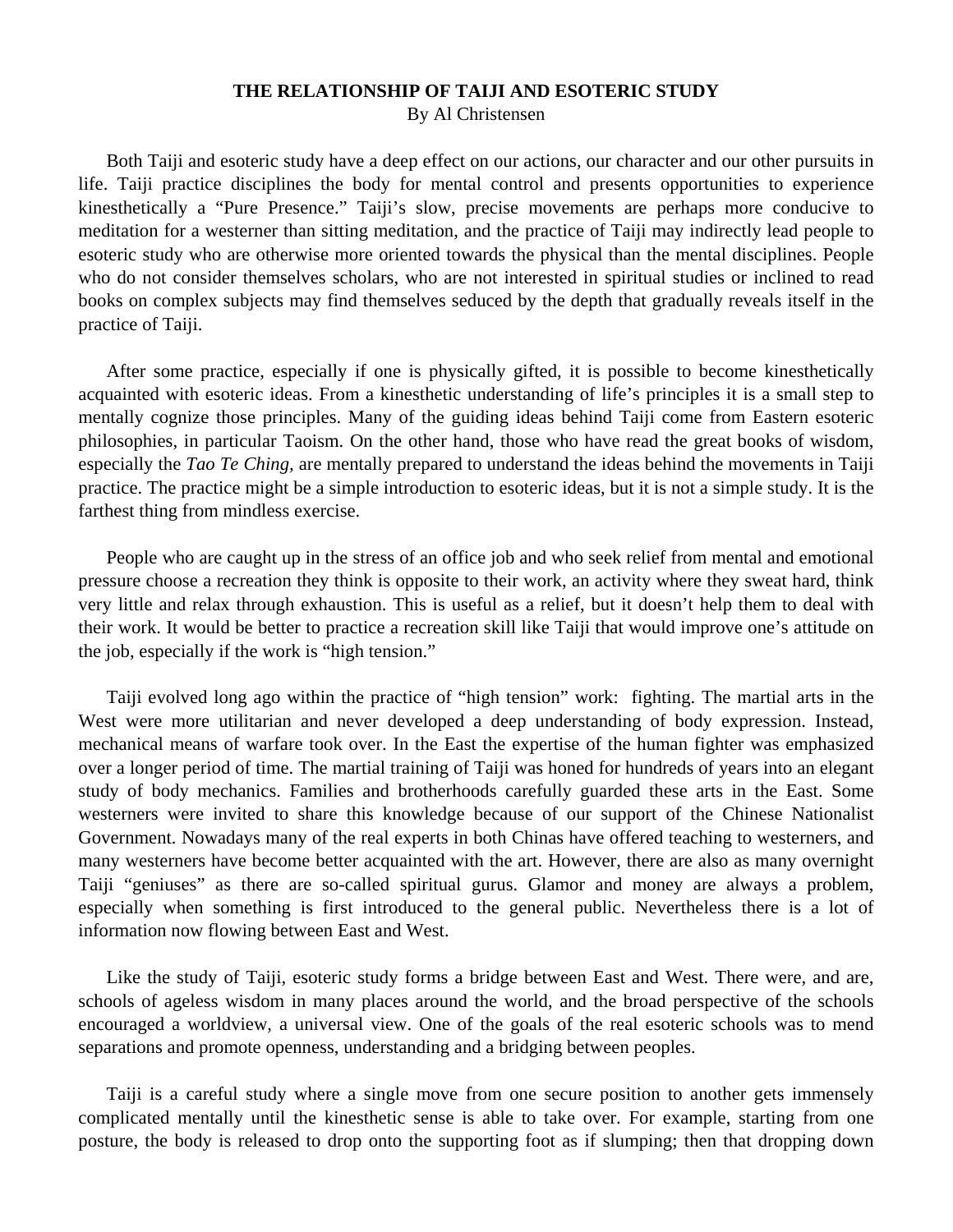momentum is translated into a horizontal movement reaching out towards a new position that has already been located in the mind. Arriving at the new position, a downward pressure is sent to the sole of the foot, securing the new position out of which the new posture grows. What I just described was a simple step with many details left out. But from this short description some analogies can be constructed between the movements of Taiji and an esoteric philosophy, such as the need to relax and become aware before taking any action, the importance of harboring and using energy wisely and mindfully, looking before taking a leap or a step, and finding one's position and making it one's own. These are just some of the thoughts derived from a careful study of seemingly simple movements.

Esoteric ideas are nicely expressed by analogy in Taiji training, for instance:

**Integration** of the self in esoteric study is analogous to relaxing and quieting all the body parts, and then moving all body parts together as one unit. During practice we become acquainted with awakening energy in every cell and the life that energizes those cells. This energy can be sensed kinesthetically, verifying integration of the body. Early in practice tingling in the fingers and warmth in the hands indicates improved blood flow. Disappearance of twitches and shakes indicates calming of the nerves. Dropping the shoulders and breathing deeper indicates muscle relaxation. Facial features become serene as if carved on an Egyptian temple wall. Not only are we encouraged to become unified in mind and body, but by correspondence we become aware of other integrations of self and the integration of the body of humanity. Because the physical aspect of training is not overpowering, the deeper parts of our nature are allowed to surface and integrate, just as occurs in esoteric meditations. It might be said that the final goal in both Taiji and esoteric discipline is to wake the mind in all our cells, joining them in one harmonious mind and joining with each other in *the One Mind that links all of us,* thereby discovering how best to serve humanity.

**Alignment** of the self with a higher power is analogously accomplished in training by mentally focusing on where the center of the body is, where the foundation is, and feeling the laws of nature work as we move and position ourselves. We are not separate little empires; there are rules already in place in the world around us and in the universe with which we must eventually align. Careful study and experiment during practice can verify our kinesthetic alignment with these laws. An awakening sensitivity to our own body-mind alignment promotes, through correspondence, an understanding and consideration of other human beings. In the partner practice of "push hands" participants find strong and weak alignments in themselves and their partners. This practice of physical alignment has its correspondence in the ethical realm: aligning with people of goodwill, taking right action, and becoming a better expression of Universal Laws.

**Continuity**, an often-stated word in esoteric writing, is practiced in the constant flowing movement of the Taiji form. This teaches us that we are in a constant flow of life and that we must stay engaged, alert, clear-headed and physically relaxed so that we are always ready to help when needed, just as we must be in the esoteric work. It also teaches us that everything affects everything else in the flow of life, and the better one thing is accomplished, the better the next thing will be done. The idea that the work always continues with no heed given to failure helps develop a selfless attitude. One of the many powerful statements in Taiji literature is "invest in loss." We do not let losing stop us from continuing to learn. Failure is recognized as an evolutionary necessity, and continued progress in the right direction is the aim. Quality of life can be constantly improved.